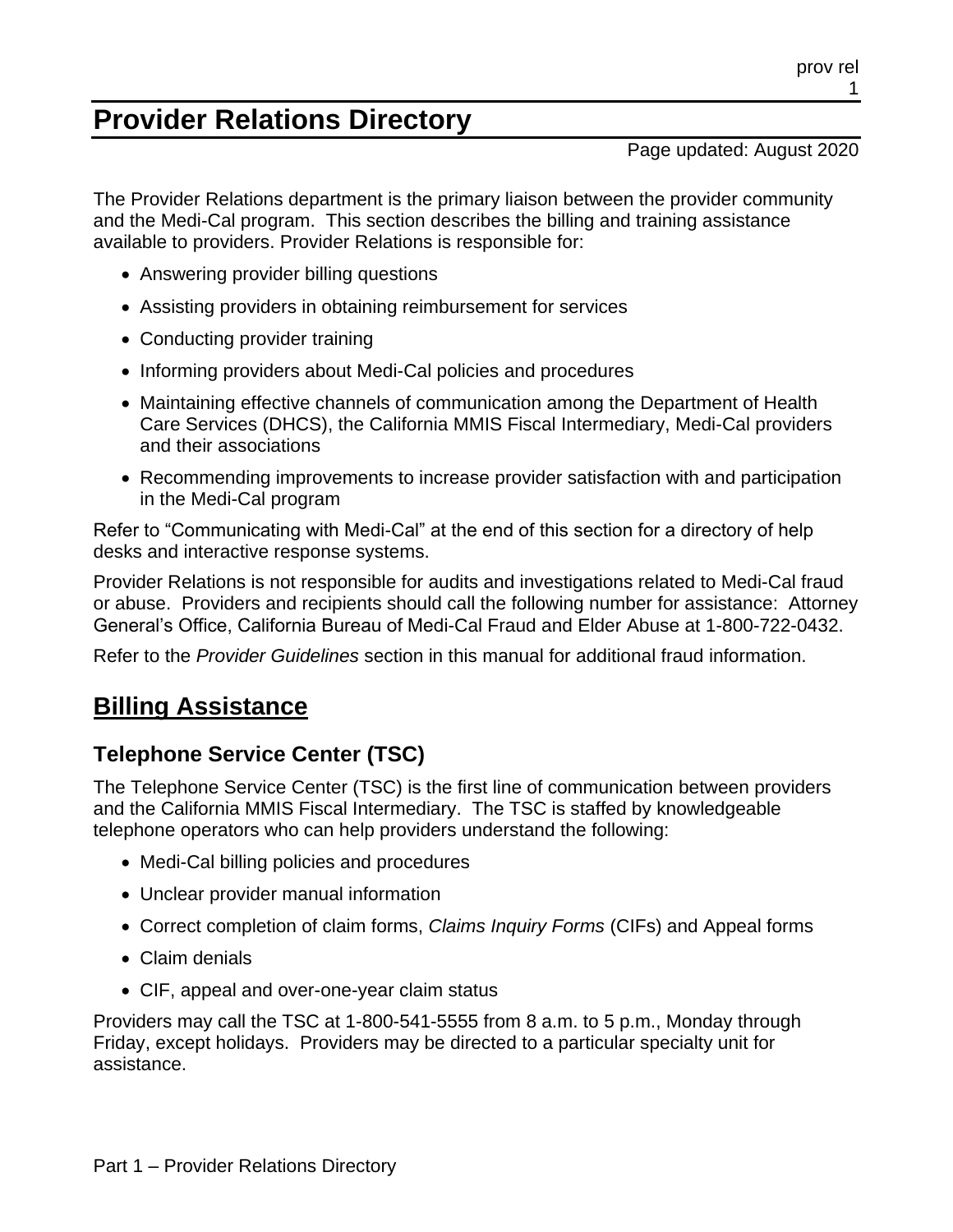#### CBAS, CHDP or CCS/GHPP Help Desk

Providers with billing questions concerning the following may call Help Desk TSC for assistance from 8 a.m. to 5 p.m., Monday through Friday, except holidays.

- Child Health and Disability Prevention (CHDP) program
- California Children's Services/Genetically Handicapped Persons Program (CCS/GHPP)
- Community-Based Adult Services (CBAS) (fee-for-service services only)
- **Note:** Questions regarding CCS/GHPP programs benefits, policies, recipient information or enrollment of a CCS/GHPP-only provider should be directed to the appropriate CCS/GHPP office.

#### Computer Media Claims (CMC)

Computer Media Claims (CMC) billers may call TSC for assistance. CMC representatives are available from 8 a.m. to 5 p.m., Monday through Friday, except holidays.

#### Healthy Access Programs (HAP)

Providers with billing questions about Health Access Programs (HAP), such as Family PACT (Planning, Access, Care and Treatment), obstetrical and perinatal services may call TSC from 8 a.m. to 5 p.m., Monday through Friday, except holidays.

#### Every Woman Counts

HAP representatives also offer billing assistance to Every Woman Counts providers and are available through the TSC from 8 a.m. to 5 p.m., Monday through Friday, except holidays. Every Woman Counts providers also may request HAP regional representatives to perform onsite visits.

#### Family PACT

HAP representatives for Family PACT providers are available for program clarification and claims processing training.

#### OB/Perinatal Services

HAP representatives are available to answer provider questions, offer technical assistance and conduct training seminars and billing workshops about OB/perinatal services.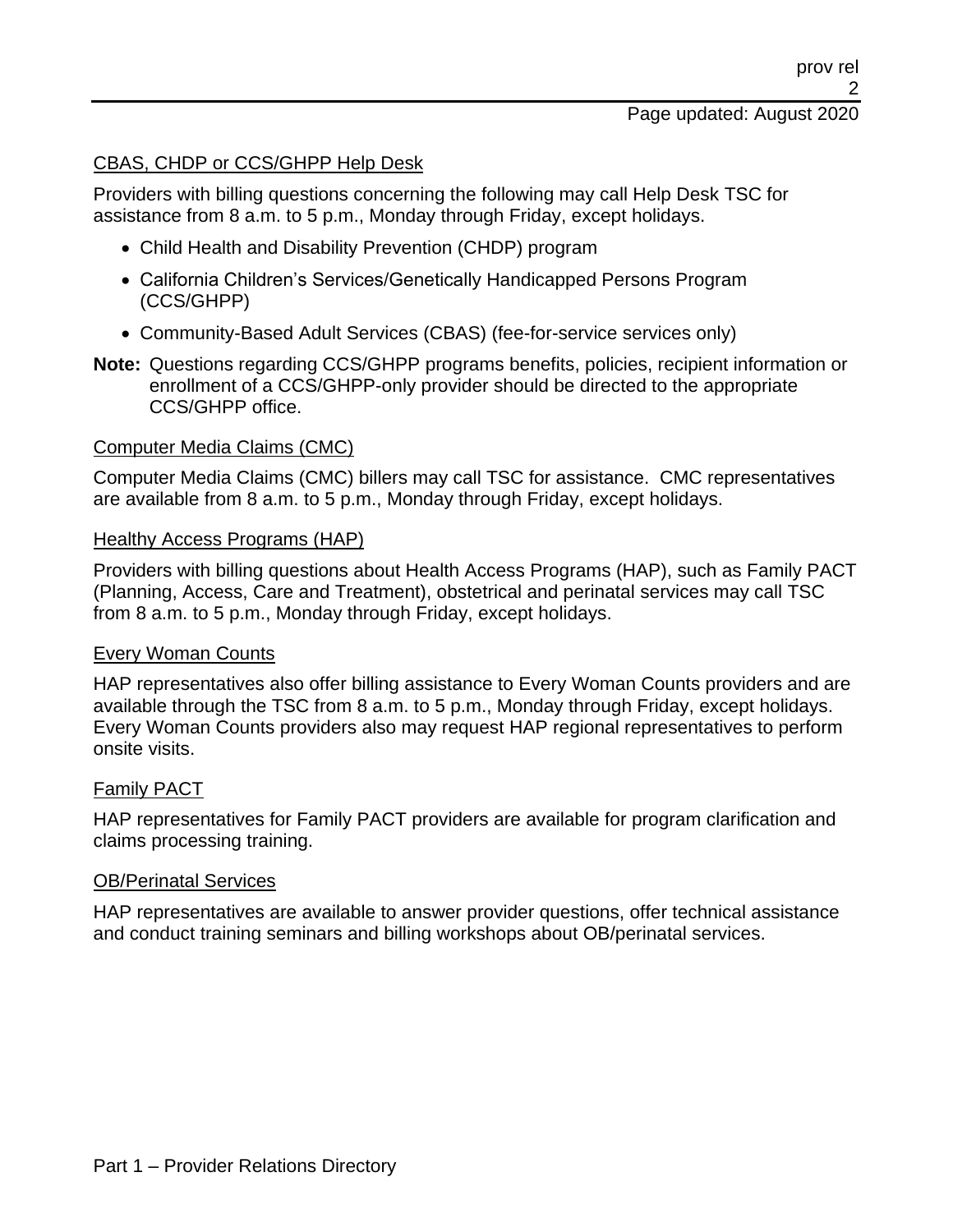## **Correspondence Specialist Unit**

The TSC operators may refer providers to the Correspondence Specialist Unit (CSU) for inquiries that require additional research. The CSU specializes in various claim types and conducts in-depth research.

Providers may write directly to CSU for clarification about recurring billing issues that have not been resolved through either the Claims Inquiry Form (CIF) or appeal process and have resulted in claim denials or potential unsatisfactory payments.

When writing to the CSU for assistance, providers should enclose up to three examples of Claim Control Numbers (CCNs) for the billing issue and include as much of the following documentation as possible with the letter of inquiry:

- Legible with claim form
- Proof of eligibility, if date of service is beyond one year
- Necessary documentation, operative report, invoice, etc.
- Copies of *Remittance Advice Details* (RAD)
- Copies of all CIF acknowledgements, response letters
- Copies of all Appeal acknowledgements, response letters
- Copies of all dated correspondence from the previous/current California MMIS Fiscal Intermediary

A lack of necessary records may delay research.

Letters to CSU should be addressed to the California MMIS Fiscal Intermediary as follows:

Attn: Correspondence Specialist Unit California MMIS Fiscal Intermediary P.O. Box 13029 Sacramento, CA 95813-4029

#### Multiple Billing Issues

Providers with numerous or various billing issues should not write to CSU but instead request an onsite visit from a regional representative (see "Training Assistance" on a following page).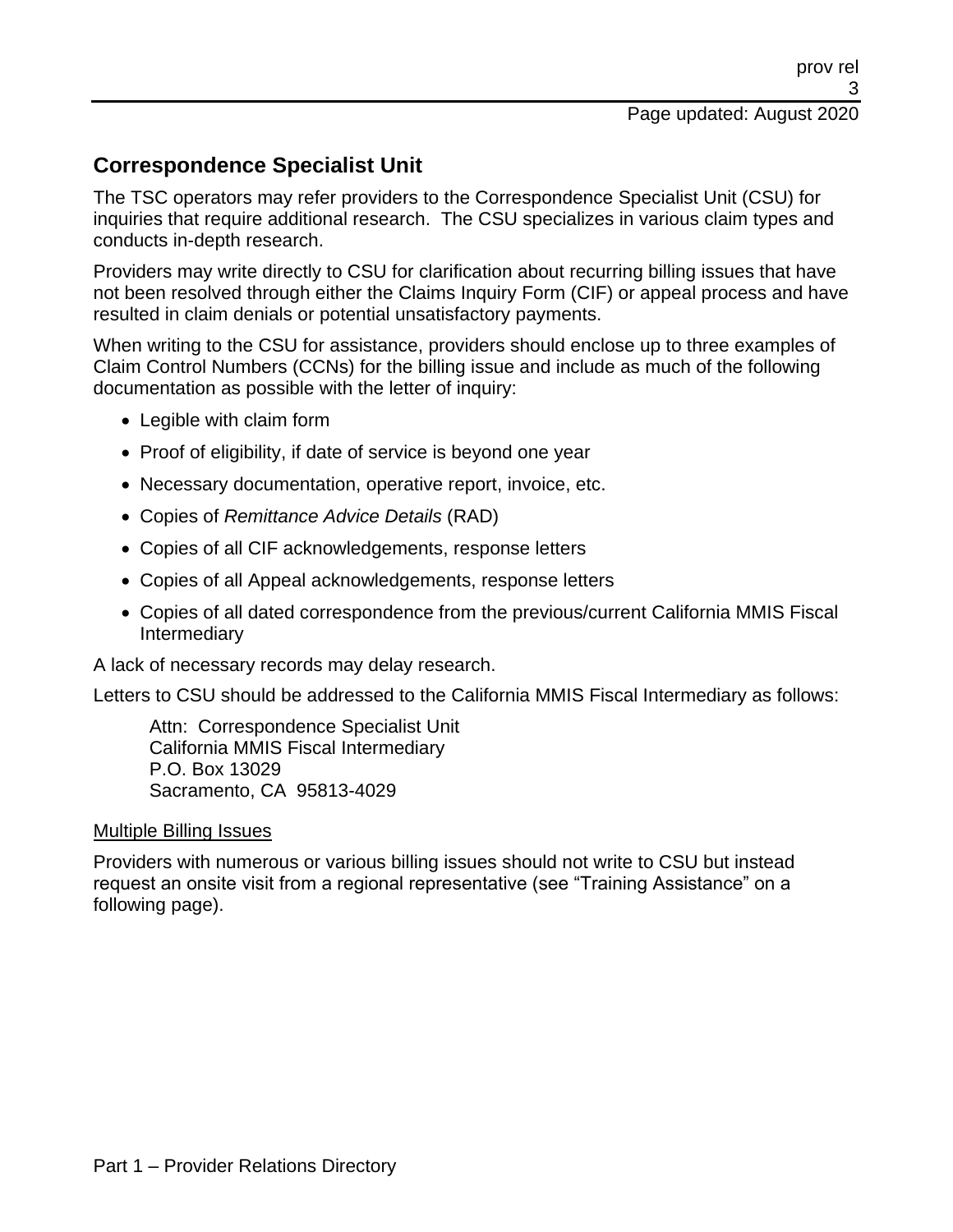## **Out of State Unit**

The Out-of-State Unit responds to all billing inquiries from out-of-state providers who render emergency services to Medi-Cal recipients beyond the border of California. Providers may call (916) 636-1960 from 8 a.m. to 5 p.m., Monday through Friday, except holidays.

## **Small Provider Billing Unit**

The Small Provider Billing Unit (SPBU) is a full-service billing assistance program for medical services providers who submit up to 100 Medi-Cal claims per month and do not use a billing service or agency. SPBU representatives assist providers who have little or no Medi-Cal billing experience.

Provider participation is determined jointly by DHCS and the FI. For enrollment information, providers may call (916) 636-1275 and request to speak with an SPBU representative. Representatives are available from 8 a.m. to noon and from 1 p.m. to 5 p.m., Monday through Friday, except holidays.

# **Training Assistance**

### **Regional Representatives**

Provider inquiries that cannot be handled through the TSC or CSU are referred to a Regional Provider Relations Organization Representative.

#### Onsite Visits

Regional representatives are located throughout the state and visit providers in their office or facility. They conduct one-on-one billing assistance and tailored workshops free of charge.

Providers with specific billing issues also may request a regional representative through TSC. Regional representatives will schedule an onsite visit with providers when:

- Reimbursement is delayed because of billing errors
- Claims are being denied and the staff cannot correct the claim
- Billing staff is unfamiliar with Medi-Cal billing procedures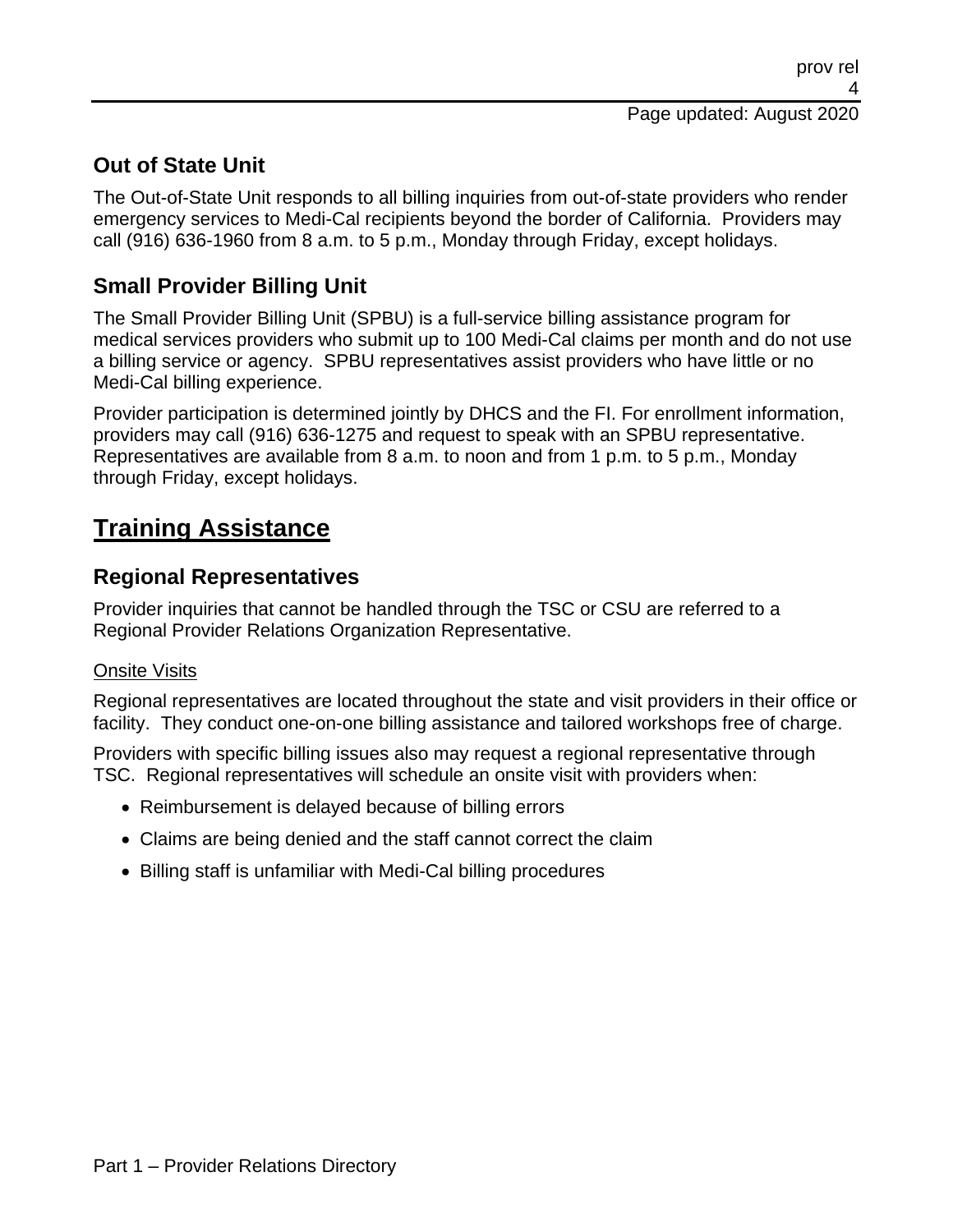## **Provider Training Unit**

The FI's Provider Training Unit coordinates and conducts numerous Medi-Cal billing workshops that benefit both new and experienced billers. Held in various cities throughout the state, these workshops target providers and billing staff who are either new to the Medi-Cal program or who have specific Medi-Cal billing questions. Providers may call TSC for dates, locations and to register for a seminar. Training dates and locations are also listed in the *Medi-Cal Update* bulletins.

# **Eligibility Verifications and Medi-Reservation Transaction Assistance**

### **POS Network/Internet**

Providers who have internet questions may call the TSC for assistance with the following:

- Point of Service (POS) network technical and user support the POS network includes the telephone Automated Eligibility Verification System (AEVS) and state-approved vendor software
- Eligibility verification, Share of Cost and Medi-Service reservation assistance for transactions performed on the POS network or the Medi-Cal website on the Internet at *www.medi-cal.ca.gov*
- Internet Batch Eligibility Application (IBEA) transaction assistance
- Internet Professional Claim Submission (IPCS) system claim submission assistance
- Assistance with general Medi-Cal website questions

For hours of operation, providers may refer to the Medi-Cal directory on a following page.

#### Online Pharmacy Claims

[‹‹E](#page-12-0)ffective January 1, 2022, all administrative services (for example, claim submission, processing, appeals, authorization, etc.) related to pharmacy claims have transitioned to Medi-Cal Rx. For more information, providers should refer to the Medi-Cal Rx website *(https://medi-calrx.dhcs.ca.gov/)*[.››](#page-12-1)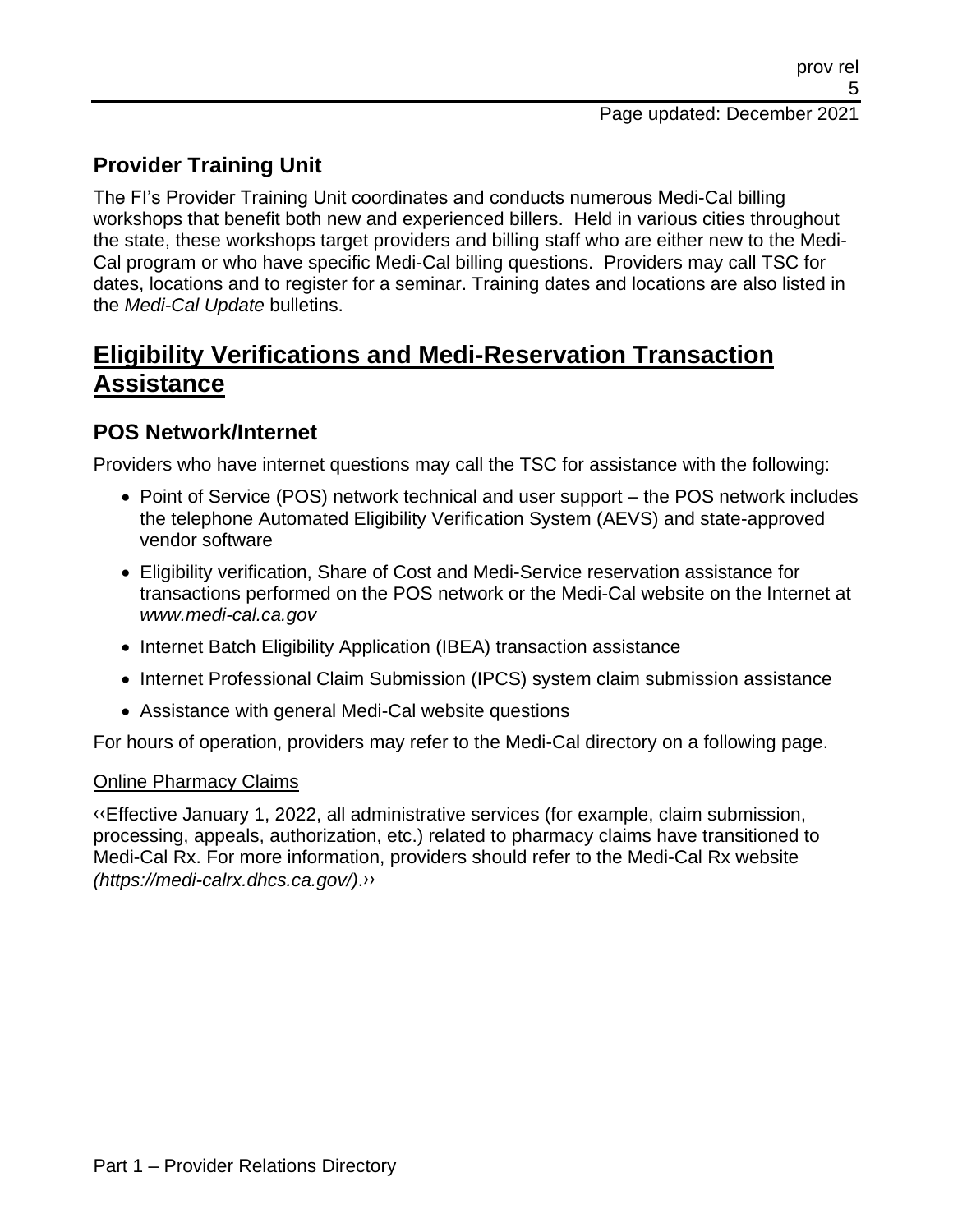# **Claim Status Inquiries**

## **The Provider Telecommunications Network (PTN)**

The Provider Telecommunications Network (PTN) is an automated voice response service that allows providers to obtain checkwrite, pended claims and claims-in-process information. Each active Medi-Cal provider has been assigned a unique Personal Identification Number (PIN) that may be entered using a touch-tone telephone to access the PTN. Providers who have checkwrite, pended claims and claims-in-process questions may call the PTN at 1-800-786-4346. Out-of-state providers may call (916) 636-1950. Refer to the *Provider Telecommunications Network* (PTN) section in the Part 1 Medi-Cal manual for PTN instructions.

# **Additional Resources**

## **Cash Control Unit**

The Cash Control Unit assists providers with questions regarding missing, lost or returned warrants, *Remittance Advice Details* (RADs), accounts receivable transactions, 1099s and provider refund checks. This unit also enrolls providers in Electronic Fund Transfers (EFTs) and processes requests for Paid Claim Summary and Claims Detail reports.

Letters to the Cash Control Unit should be addressed as follows and include the provider number for tracking:

Attn: Cash Control California MMIS Fiscal Intermediary P.O. Box 13029 Sacramento, CA 95813-4029

#### **General Services Distribution**

All written correspondence received by Provider Relations is forwarded to the General Services Distribution. This unit sorts all incoming mail and routes any misdirected mail to the appropriate destination. All incoming correspondence should include a provider number for tracking purposes.

## **Print and Distribution Center**

The Print and Distribution Center is a full-service reproduction and fulfillment unit that processes and distributes claim form orders and other provider information to the Medi-Cal community.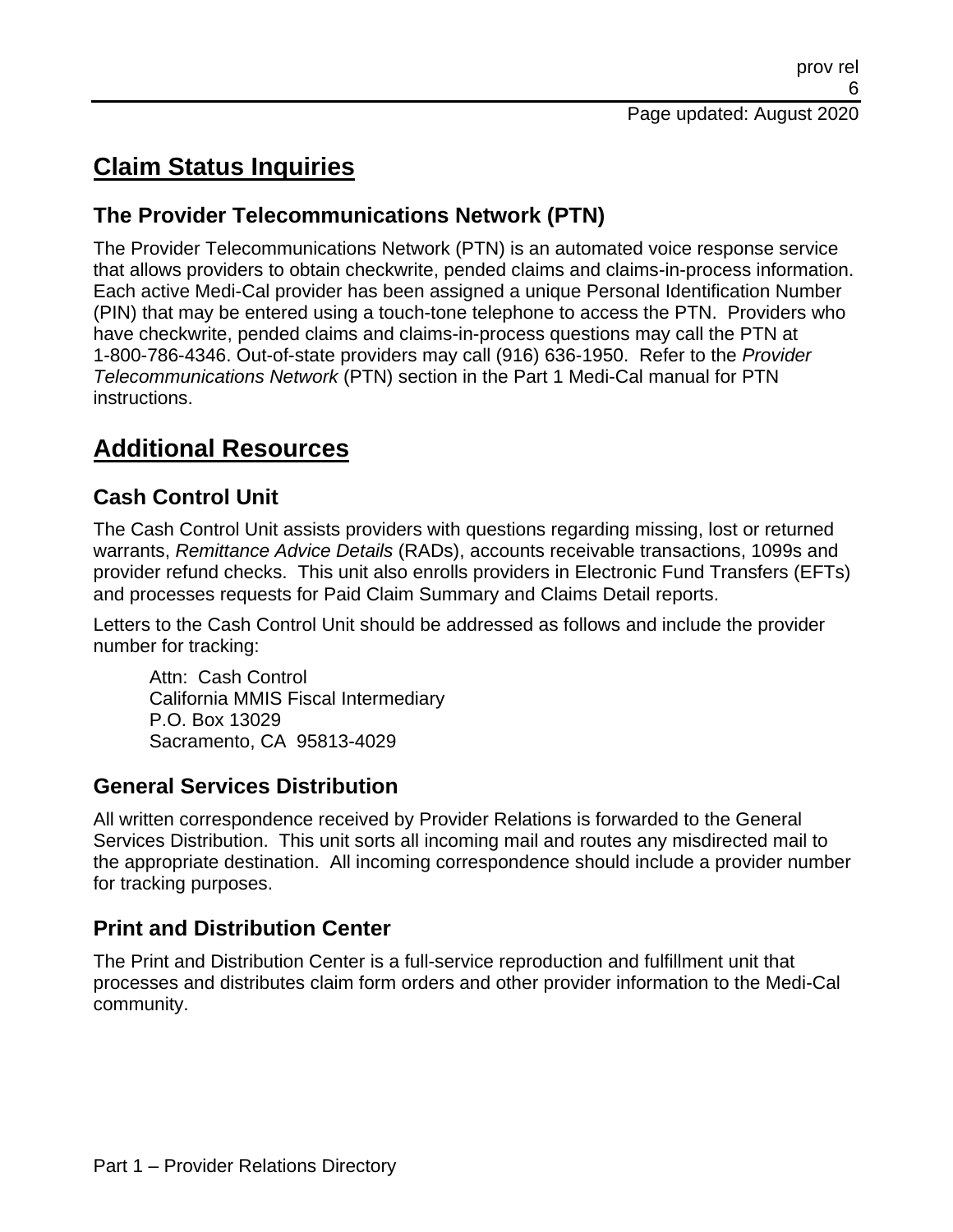## **Publications Department**

The Publications Department coordinates the development and publication of the *Medi-Cal Update* bulletins, including program and policy articles, provider manual updates, website articles, website modifications, letters, provider training documents, system status alerts as well as reference and marketing material. The department receives source information for these provider communications and web content materials from DHCS, along with individuals in other California MMIS Fiscal Intermediary divisions and provider associations.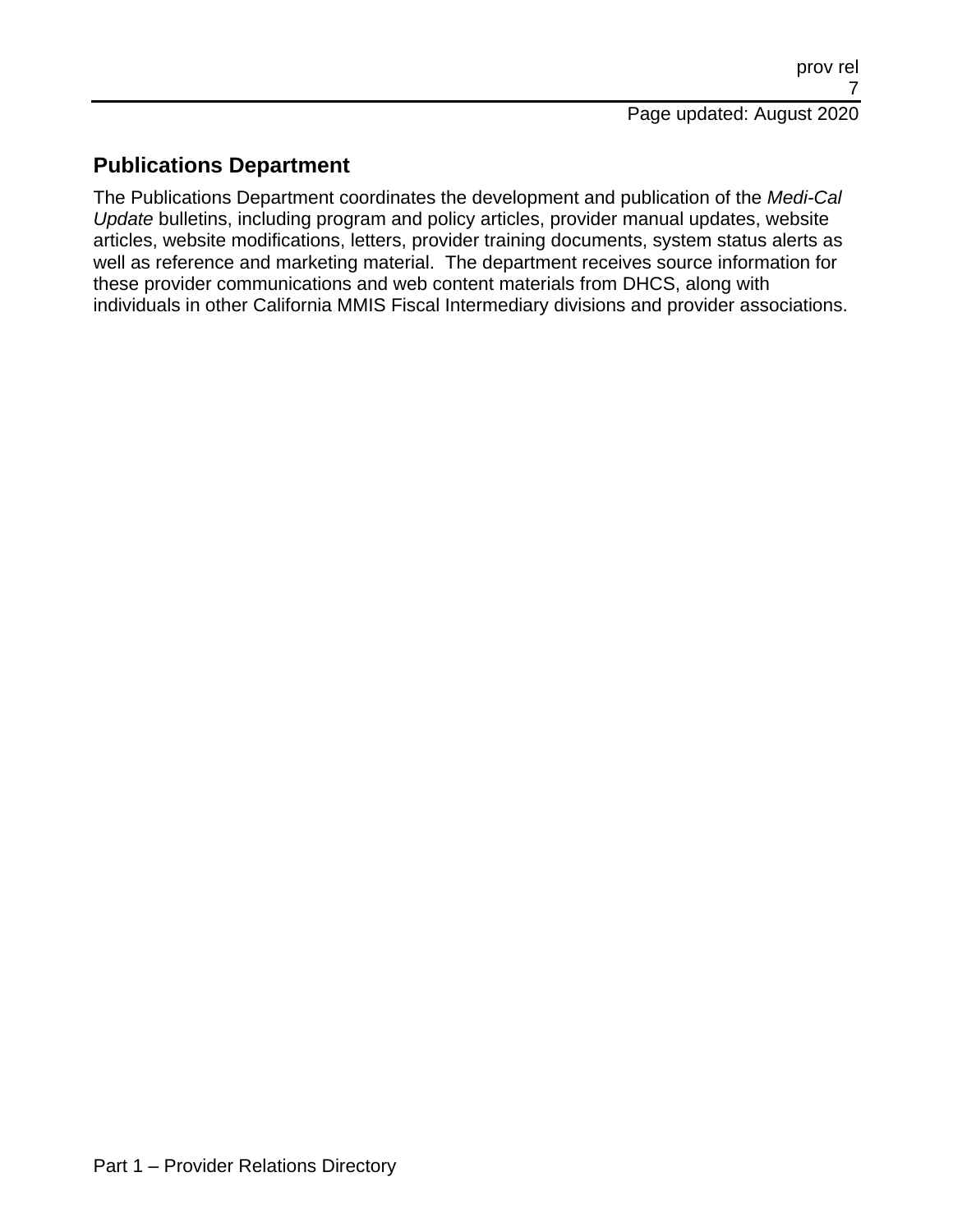Page updated: December 2021

# **Communicating with Medi-Cal**

#### **Medi-Cal Directory**

The following directory lists the help desks and touch-tone interactive response systems that providers may call for Medi-Cal information or assistance. See corresponding telephone numbers and hours of operation on the following page.

| <b>For Assistance With</b>                                             | <b>Please Call</b> |
|------------------------------------------------------------------------|--------------------|
| <b>Billing Instructions or Other Inquiries Not Listed Below</b>        | <b>TSC</b>         |
| <b>Billing Inquiries by Recipients (only)</b>                          | <b>BCTG</b>        |
| <b>Claims Adjudication: Claim Status</b>                               | <b>PTN</b>         |
| <b>Claims Adjudication: General Inquiries</b>                          | <b>TSC</b>         |
| <b>Claims Adjudication: Warrant Information</b>                        | <b>PTN</b>         |
| <b>Enrollment: Electronic Billing</b>                                  | <b>CMC</b>         |
| <b>Enrollment: General Inquiries</b>                                   | <b>TSC</b>         |
| <b>Enrollment: In-state and Border Providers</b>                       | <b>DHCS</b>        |
| <b>Enrollment: Out-of-State Providers</b>                              | <b>OOS</b>         |
| <b>Enrollment: POS Network</b>                                         | <b>POS</b>         |
| <b>Manuals and General Information:</b>                                | <b>POS</b>         |
| Automated Eligibility Verification System (AEVS) User Manual           |                    |
| <b>Manuals and General Information:</b>                                | <b>CMC</b>         |
| Supplemental Claims Payment Information (SCPI) Manual *                |                    |
| <b>Manuals and General Information:</b>                                | <b>CMC</b>         |
| Computer Media Claims Technical Manual *                               |                    |
| <b>Manuals and General Information:</b>                                | <b>POS</b>         |
| Internet Professional Claim Submission (IPCS) User Guide               |                    |
| <b>Manuals and General Information:</b>                                | <b>POS</b>         |
| Point of Service Network Interface Specifications *                    |                    |
| <b>Manuals and General Information:</b>                                | <b>TSC</b>         |
| Provider Manual (In-state and Border Providers)                        |                    |
| <b>Recipient Eligibility Verification:</b>                             | <b>POS</b>         |
| AEVS, Internet or Third-Party User Support - Eligibility Verification, |                    |
| Medi-Services Request, or SOC Transactions                             |                    |
| <b>Recipient Eligibility Verification:</b>                             | <b>POS</b>         |
| Internet Batch Eligibility Application - Eligibility Verification      |                    |
| Recipient Eligibility Verification: Telephone Inquiry                  | <b>AEVS</b>        |
| <b>Recipient Eligibility Verification:</b>                             | <b>SAEVS</b>       |
| Telephone Inquiry (Non-Medi-Cal Providers)                             |                    |

#### **Medi-Cal Directory**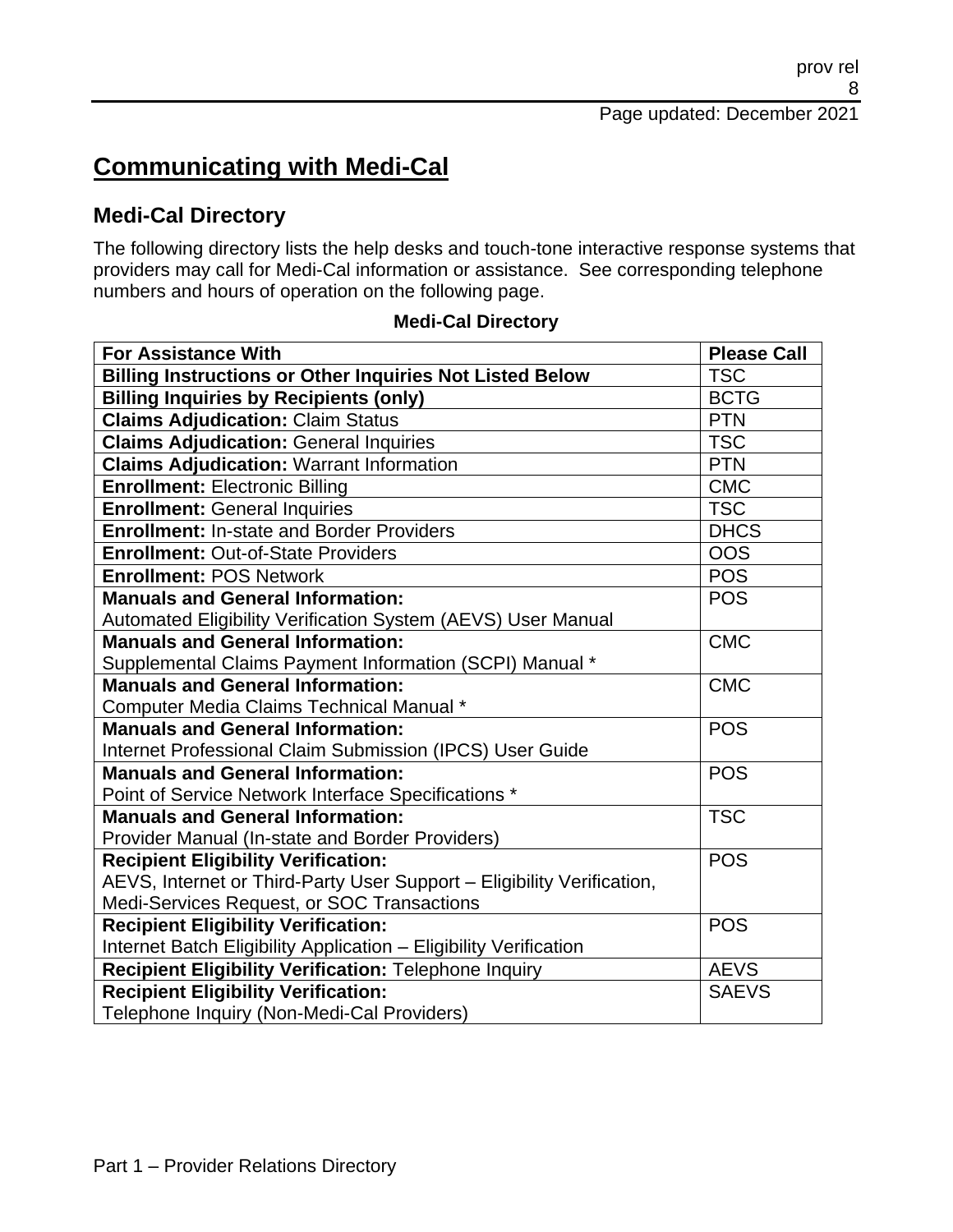| <b>«Medi-Cal Directory (Continued)</b> » |  |
|------------------------------------------|--|
|------------------------------------------|--|

| <b>For Assistance With</b>                                      | <b>Please Call</b> |
|-----------------------------------------------------------------|--------------------|
| <b>Billing Instructions or Other Inquiries Not Listed Below</b> | <b>TSC</b>         |
| <b>Billing Inquiries by Recipients (only)</b>                   | <b>BCTG</b>        |
| <b>Treatment Authorization Request (TAR): Authorization</b>     | <b>TAR Field</b>   |
|                                                                 | Office             |
| <b>Treatment Authorization Request (TAR): Denial</b>            | <b>TAR Field</b>   |
|                                                                 | Office             |
| <b>Treatment Authorization Request (TAR): General Inquiries</b> | <b>TSC</b>         |
| <b>Treatment Authorization Request (TAR): Status</b>            | <b>PTN</b>         |
| Treatment Authorization Request (TAR): Submission (General)     | <b>TAR</b>         |
|                                                                 | Processing         |
|                                                                 | Center             |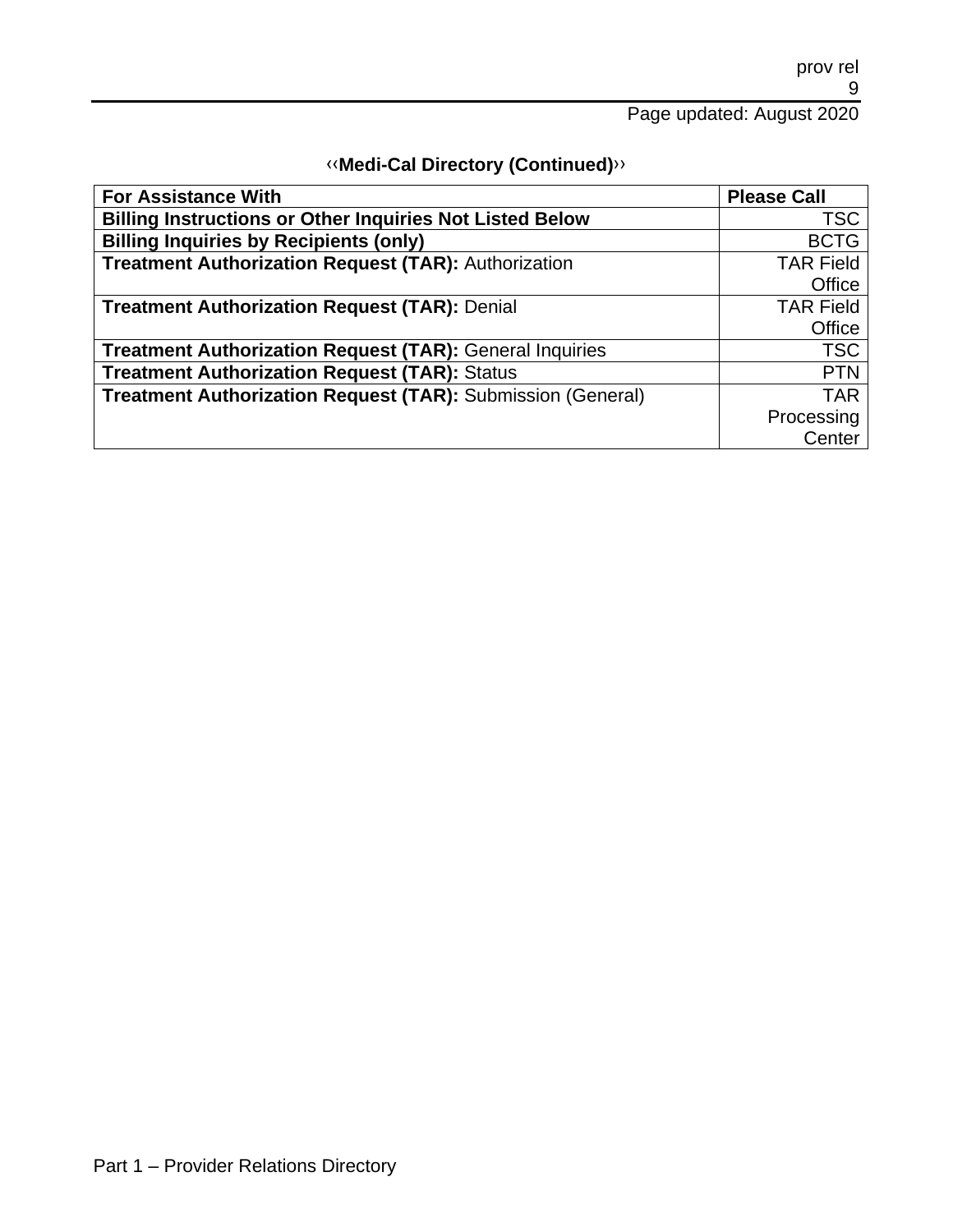|  | «Medi-Cal Help Desks, Phone Numbers and Hours» |
|--|------------------------------------------------|
|--|------------------------------------------------|

| <b>Name</b>                                       | <b>Hours</b>      | <b>Phone Number</b> | <b>Topic</b>                  |
|---------------------------------------------------|-------------------|---------------------|-------------------------------|
| <b>Beneficiary</b>                                | 8 a.m. to 5 p.m., | $(916) 636 - 1980$  | Recipients only - billing     |
| Correspondence                                    | Mon thru Fri      |                     | questions                     |
| and Telephone                                     |                   |                     |                               |
| Group << (BCTG)>> +<br><b>Beneficiary Service</b> | 8 a.m. to 5 p.m., | (916) 403-2007      | Beneficiary reimbursement     |
| <b>Center</b>                                     | Mon thru Fri      |                     | process                       |
| <b>Border Provider</b>                            | 8 a.m. to 5 p.m., | (916) 636-1200      | Border providers, out-of-     |
| Line +                                            | Mon thru Fri      |                     | state billers billing for in- |
|                                                   |                   |                     | state providers               |
| <b>California</b>                                 | 8 a.m. to 5 p.m., | 1-800-541-5555      | In-state Medi-Cal providers   |
| Children's                                        | Mon thru Fri      |                     |                               |
| <b>Services/Genetically</b>                       |                   |                     |                               |
| <b>Handicapped</b>                                |                   |                     |                               |
| <b>Persons Program</b>                            |                   |                     |                               |
| (CCS/GHPP) +                                      |                   |                     |                               |
| <b>Child Health and</b>                           | 8 a.m. to 5 p.m., | 1-800-541-5555      | In-state Medi-Cal providers   |
| <b>Disability</b>                                 | Mon thru Fri      |                     |                               |
| <b>Prevention (CHDP)</b>                          |                   |                     |                               |
| Program +                                         |                   |                     |                               |
| <b>Community-Based</b>                            | 8 a.m. to 5 p.m., | 1-800-541-5555      | In-state Medi-Cal providers   |
| <b>Adult Services</b>                             | Mon thru Fri      |                     |                               |
| (CBAS)                                            |                   |                     |                               |
| (fee-for-service<br>only) $\dagger$               |                   |                     |                               |
| <b>Computer Media</b>                             | 8 a.m. to 5 p.m., | 1-800-541-5555      | In-state Medi-Cal providers   |
| Claims (CMC) +                                    | Mon thru Fri      |                     |                               |
| <b>DHCS Provider</b>                              | 8 a.m. to 5 p.m., | (916) 323-1945      | All providers                 |
| <b>Enrollment Division</b>                        | Mon thru Fri      |                     |                               |
| «(DHCS)»                                          |                   |                     |                               |
| <b>Every Woman</b>                                | 8 a.m. to 5 p.m., | 1-800-541-5555      | In-state Medi-Cal providers   |
| Counts (EWC) +                                    | Mon thru Fri      |                     |                               |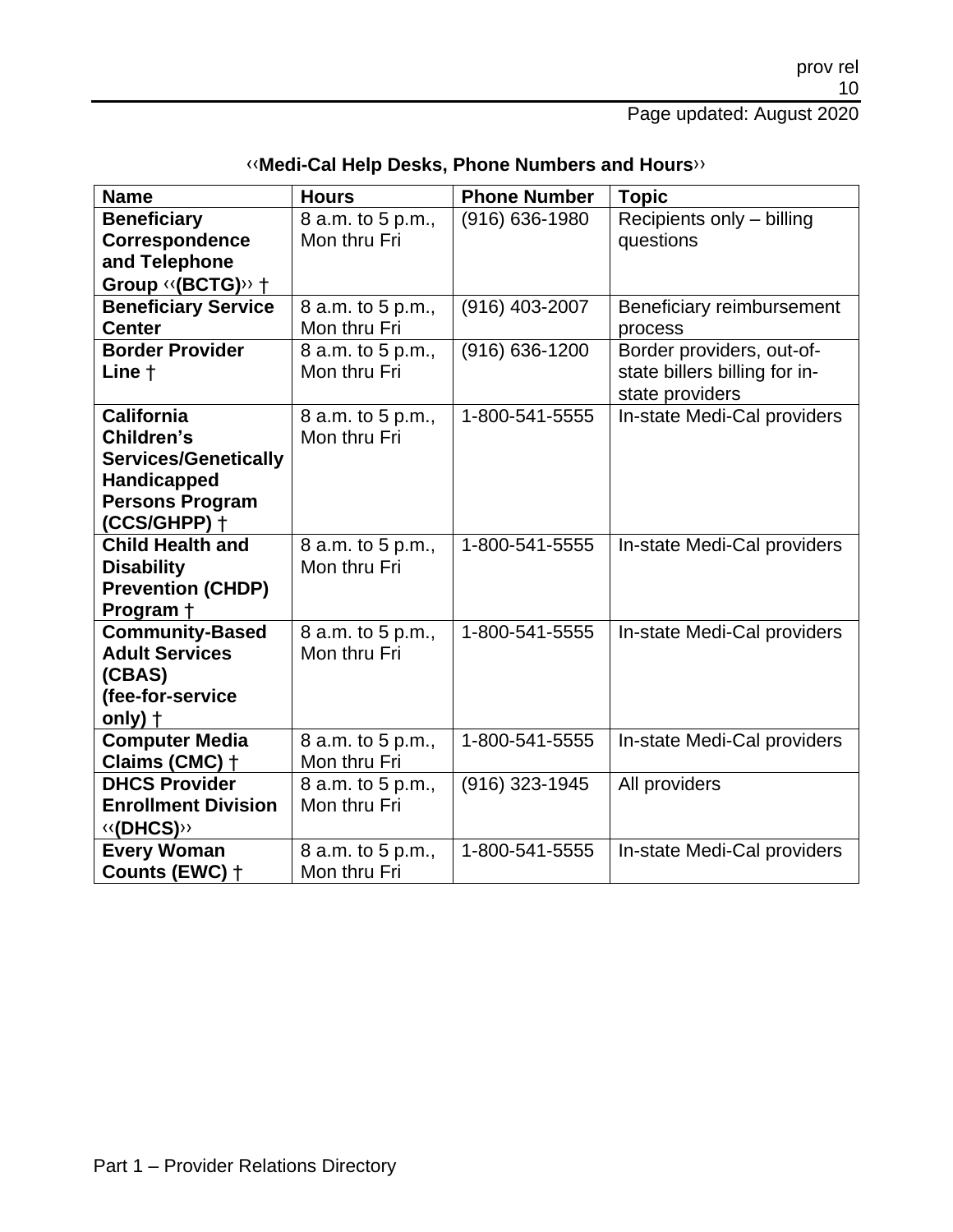| <b>Name</b>                               | <b>Hours</b>      | <b>Phone Number</b> | <b>Audience or Topic</b>       |
|-------------------------------------------|-------------------|---------------------|--------------------------------|
| <b>Family PACT</b>                        | 8 a.m. to 5 p.m., | (916) 650-0414      | <b>Prospective Family PACT</b> |
| <b>Provider Enrollment</b>                | Mon thru Fri      |                     | providers - enrollment         |
|                                           |                   |                     | questions                      |
| Fee-for-                                  | 8 a.m. to 5 p.m., | 1-800-541-5555      | In-state Medi-Cal providers    |
| service/managed                           | Mon thru Fri      |                     |                                |
| care providers                            |                   |                     |                                |
| <b>Health Access</b>                      | 8 a.m. to 5 p.m., | 1-800-541-5555      | In-state Medi-Cal providers    |
| Programs (HAP):                           | Mon thru Fri      |                     |                                |
| <b>Obstetrics or</b>                      |                   |                     |                                |
| Comprehensive                             |                   |                     |                                |
| <b>Perinatal Services</b>                 |                   |                     |                                |
| Program                                   |                   |                     |                                |
| $(OB/CPSP)$ +                             |                   |                     |                                |
| <b>Health Access</b>                      | 8 a.m. to 5 p.m., | 1-800-541-5555      | In-state Medi-Cal providers    |
| Programs (HAP):                           | Mon thru Fri      |                     |                                |
| <b>Family Planning,</b>                   |                   |                     |                                |
| <b>Access, Care and</b>                   |                   |                     |                                |
| <b>Treatment (Family</b>                  |                   |                     |                                |
| PACT) Program +                           |                   |                     |                                |
| <b>Local Educational</b>                  | 8 a.m. to 5 p.m., | 1-800-541-5555      | In-state Medi-Cal providers    |
| Agency (LEA) +                            | Mon thru Fri      |                     |                                |
| <b>Out-of-State</b>                       | 8 a.m. - 12 p.m., | $(916) 636 - 1960$  | Providers who provide          |
| <b>Provider Line +</b>                    | 1 p.m. $-5$ p.m., |                     | services to California         |
|                                           | Mon - Fri         |                     | recipients in areas that are   |
|                                           |                   |                     | not within California borders  |
| <b>POS/Internet</b>                       | 8 a.m. to 5 p.m., | 1-800-541-5555      | POS/Internet Help Desk         |
| Help Desk <sup>((</sup> POS) <sup>)</sup> | Mon thru Fri      |                     | (Call TSC, choose option       |
|                                           |                   |                     | 16 from the main menu and      |
|                                           |                   |                     | option 16 from the             |
|                                           |                   |                     | submenu)                       |
| <b>Telephone Service</b>                  | 8 a.m. to 5 p.m., | 1-800-541-5555      | In-state Medi-Cal providers    |
| Center (TSC) +                            | Mon thru Fri      |                     | and                            |
|                                           |                   |                     | Fee-for-service/managed        |
|                                           |                   |                     | care providers                 |
| <b>TAR Processing</b>                     | 8 a.m. to 5 p.m., | 1-800-541-5555      | All providers                  |
| <b>Center</b>                             | Mon thru Fri      |                     |                                |

### [‹‹](#page-12-0)**Medi-Cal Help Desks, Phone Numbers and Hours (Continued)**[››](#page-12-1)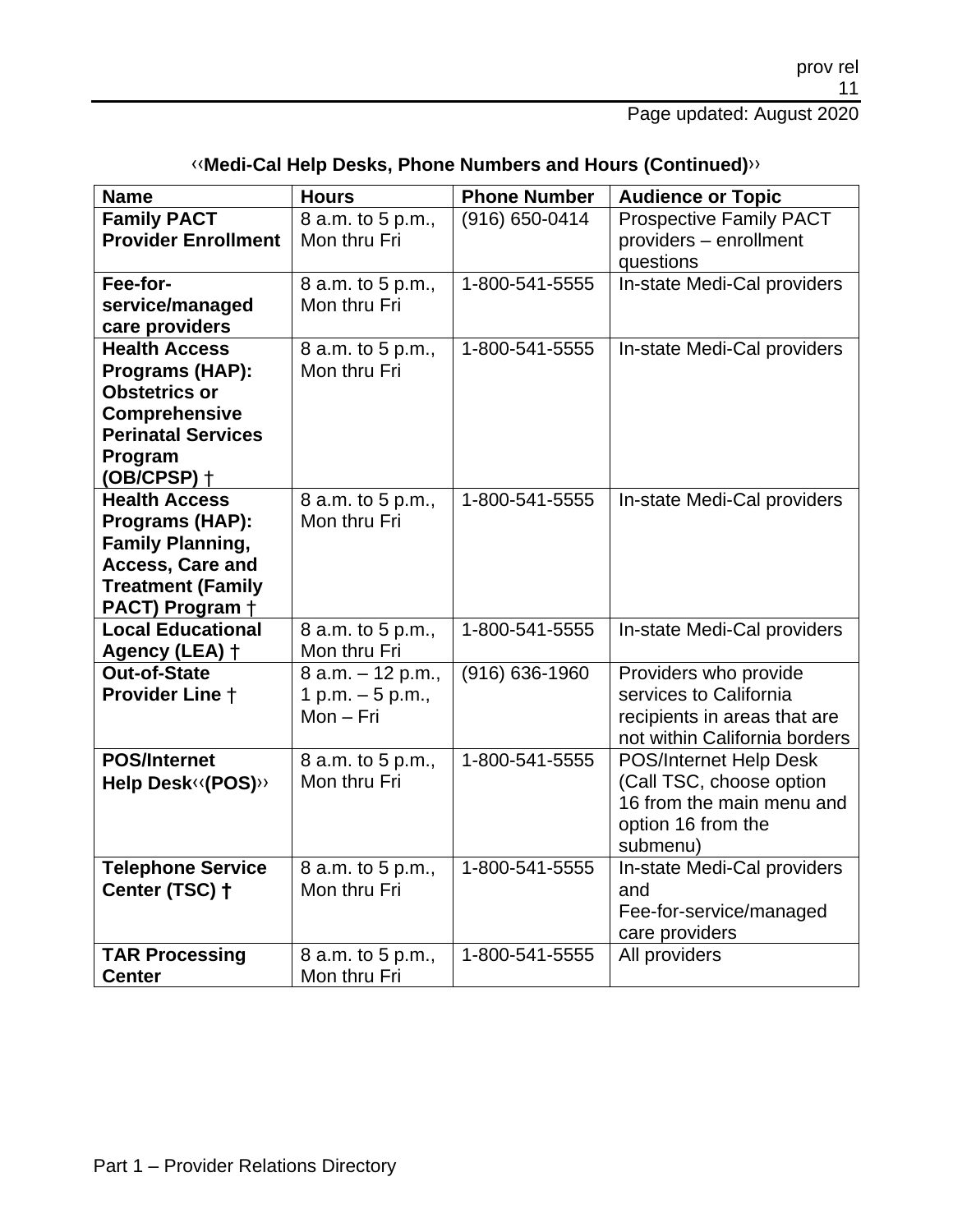| <b>Name</b>                  | <b>Hours</b>       | <b>Phone Number</b> | <b>Audience or Topic</b>    |
|------------------------------|--------------------|---------------------|-----------------------------|
| <b>Automated Eligibility</b> | 2 a.m. to 12 a.m., | 1-800-456-2387      | In-state Medi-Cal           |
| <b>Verification System</b>   | 7 days a week      |                     | providers                   |
| (AEVS)                       |                    |                     |                             |
| <b>Automated Eligibility</b> | 2 a.m. to 12 a.m., | 1-800-866-2387      | Out-of-state, border        |
| <b>Verification System</b>   | 7 days a week      |                     | providers                   |
| (AEVS)                       |                    |                     |                             |
| <b>Provider</b>              | $2:30$ a.m. to 12  | 1-800-786-4346      | In-state Medi-Cal           |
| <b>Telecommunications</b>    | a.m., 7 days a     |                     | providers                   |
| <b>Network (PTN)</b>         | week               |                     |                             |
| <b>Provider</b>              | $2:30$ a.m. to 12  | 1-800-541-5555      | Out-of-state, border, local |
| <b>Telecommunications</b>    | a.m., 7 days a     |                     | providers ±                 |
| <b>Network (PTN)</b>         | week               |                     |                             |
| Supplemental                 | $2:30$ a.m. to 12  | 1-800-541-5555      | In-state non-Medi-Cal       |
| <b>Automated Eligibility</b> | a.m., 7 days a     |                     | providers and               |
| System (SAEVS) +             | week               |                     | intermediaries              |
| Supplemental                 | $2:30$ a.m. to 12  | (916) 636-1990      | Out-of-state, border, local |
| <b>Automated Eligibility</b> | a.m., 7 days a     |                     | providers $\ddagger$        |
| System (SAEVS) +             | week               |                     |                             |

### [‹‹](#page-12-0)**Medi-Cal Interactive Response Systems, Phone Numbers and Hours** [››](#page-12-1)